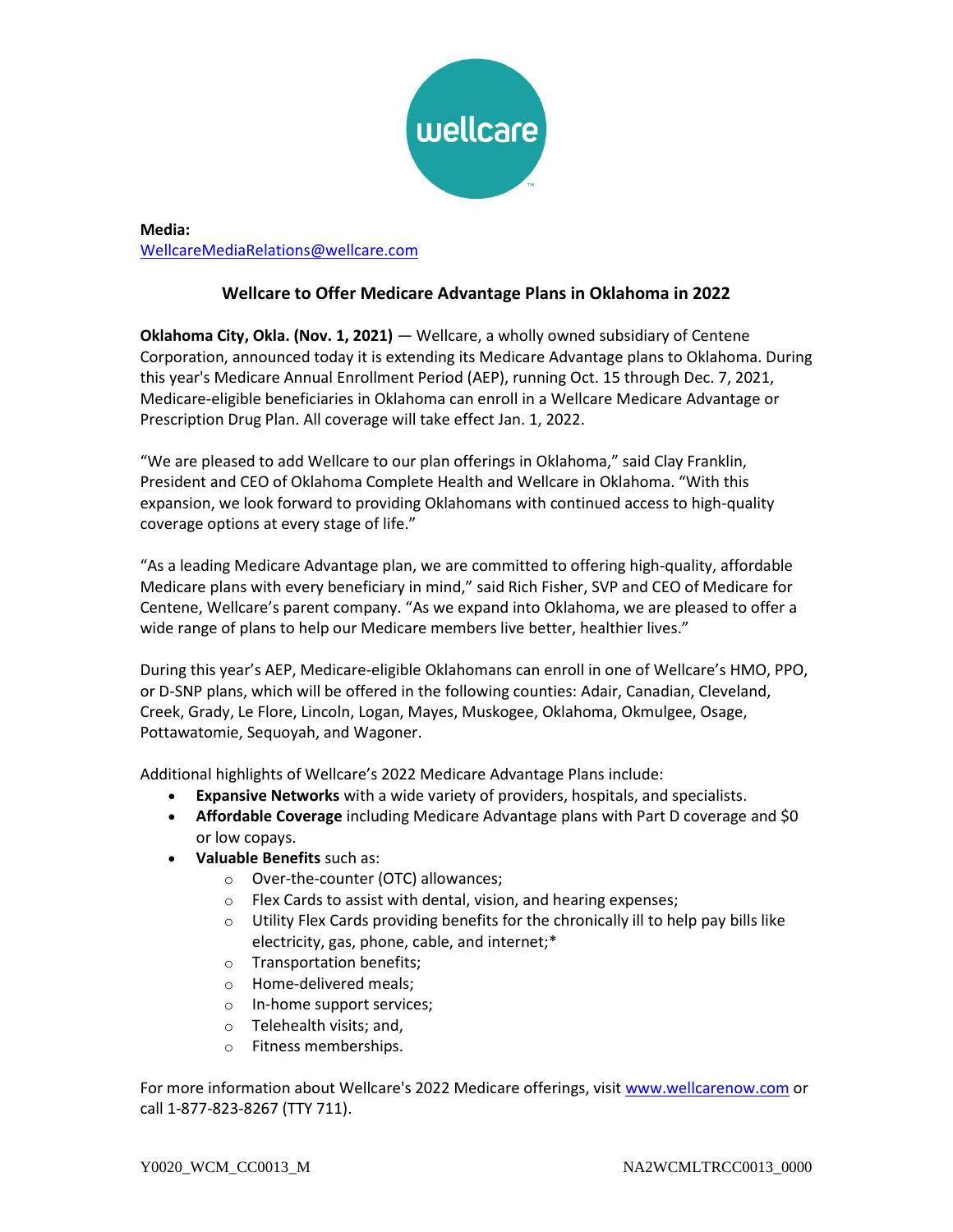

## **About Wellcare**

For more than 20 years, Wellcare has offered a range of Medicare products, including Medicare Advantage and Medicare Prescription Drug Plans (PDP), which offer affordable coverage beyond Original Medicare. Today, the company offers benefits with every Medicare beneficiary in mind, such as dental, hearing and vision services; Flex Cards to assist with co-pays; transportation services; telehealth visits; wellness and fitness programs; in-home support services; and special supplemental benefits for the chronically ill. Wellcare is a wholly owned subsidiary of Centene Corporation, a leading multi-national healthcare enterprise committed to transforming the health of the community, one person at a time. Beginning Jan. 1, 2022, Centene's Medicare brands, including Allwell, Health Net, Fidelis Care, Trillium Advantage, 'Ohana Health Plan, and TexanPlus will transition to the Wellcare brand. For more information about Wellcare, visit [www.wellcare.com](http://www.wellcare.com/) and follow them o[n Facebook.](https://www.facebook.com/WellcareMedicare)

## **About Centene Corporation**

Centene Corporation, a Fortune 25 company, is a leading multi-national healthcare enterprise that is committed to helping people live healthier lives. The Company takes a local approach – with local brands and local teams – to provide fully integrated, high-quality, and cost-effective services to government-sponsored and commercial healthcare programs, focusing on underinsured and uninsured individuals. Centene offers affordable and high-quality products to nearly 1 in 15 individuals across the nation, including Medicaid and Medicare members (including Medicare Prescription Drug Plans) as well as individuals and families served by the Health Insurance Marketplace, the TRICARE program, and individuals in correctional facilities. The Company also serves several international markets, and contracts with other healthcare and commercial organizations to provide a variety of specialty services focused on treating the whole person. Centene focuses on long-term growth and the development of its people, systems and capabilities so that it can better serve its members, providers, local communities, and government partners.

Centene uses its investor relations website to publish important information about the Company, including information that may be deemed material to investors. Financial and other information about Centene is routinely posted and is accessible on Centene's investor relations website, [https://investors.centene.com/.](https://investors.centene.com/)

## **Forward-Looking Statements**

*All statements, other than statements of current or historical fact, contained in this press release are forward-looking statements. Without limiting the foregoing, forward-looking statements often use words such as "believe," "anticipate," "plan," "expect," "estimate," "intend," "seek," "target," "goal," "may," "will," "would," "could," "should," "can," "continue" and other similar words or expressions (and the negative thereof). Centene (the Company, our, or we) intends such forward-looking statements to be covered by the safe-harbor provisions for forward-looking statements contained in the Private Securities Litigation Reform Act of 1995, and we are including this statement for purposes of complying with these safe-harbor provisions. In*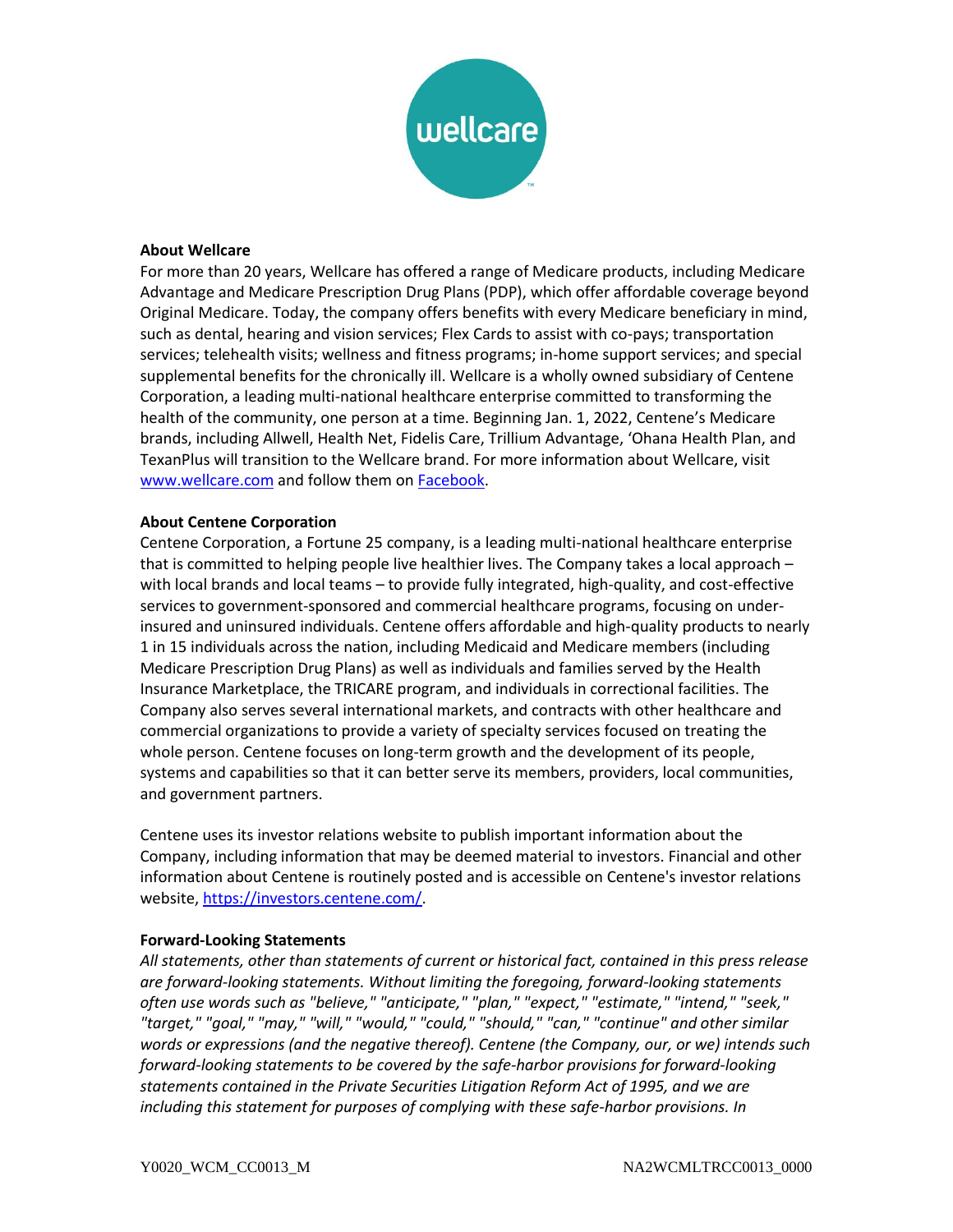

*particular, these statements include, without limitation, statements about our future operating or financial performance, market opportunity, growth strategy, competition, expected activities in completed and future acquisitions, including statements about the impact of our proposed acquisition of Magellan Health (the Magellan Acquisition), our completed acquisition of WellCare Health Plans, Inc. (WellCare and such acquisition, the WellCare Acquisition), other recent and future acquisitions, investments, the adequacy of our available cash resources and our settlements with Ohio and Mississippi to resolve claims and/or allegations made by those states with regard to past practices at Envolve Pharmacy Solutions, Inc. (Envolve), as our pharmacy benefits manager (PBM) subsidiary, and other possible future claims and settlements related to the past practices at Envolve and our ability to settle claims with other states within the reserve estimate we have recorded and on other acceptable terms, or at all. These forwardlooking statements reflect our current views with respect to future events and are based on numerous assumptions and assessments made by us in light of our experience and perception of historical trends, current conditions, business strategies, operating environments, future developments and other factors we believe appropriate. By their nature, forward-looking statements involve known and unknown risks and uncertainties and are subject to change because they relate to events and depend on circumstances that will occur in the future, including economic, regulatory, competitive and other factors that may cause our or our industry's actual results, levels of activity, performance or achievements to be materially different from any future results, levels of activity, performance or achievements expressed or implied by these forward-looking statements. These statements are not guarantees of future performance and are subject to risks, uncertainties and assumptions. All forward-looking statements included in this press release are based on information available to us on the date hereof. Except as may be otherwise required by law, we undertake no obligation to update or revise the forward-looking statements included in this press release, whether as a result of new information, future events or otherwise, after the date hereof. You should not place undue reliance on any forward-looking statements, as actual results may differ materially from projections, estimates, or other forward-looking statements due to a variety of important factors, variables and events including, but not limited to: the impact of COVID-19 on global markets, economic conditions, the healthcare industry and our results of operations and the response by governments and other third parties; the risk that regulatory or other approvals required for the Magellan Acquisition may be delayed or not obtained or are subject to unanticipated conditions that could require the exertion of management's time and our resources or otherwise have an adverse effect on us; the possibility that certain conditions to the consummation of the Magellan Acquisition will not be satisfied or completed on a timely basis and accordingly, the Magellan Acquisition may not be consummated on a timely basis or at all; uncertainty as to the expected financial performance of the combined company following completion of the Magellan Acquisition; the possibility that the expected synergies and value creation from the Magellan Acquisition or the WellCare Acquisition (or other acquired businesses) will not be realized, or will not be realized within the respective expected time periods; the risk that unexpected costs will be incurred in connection with the completion and/or integration of the Magellan Acquisition or that the integration of Magellan Health will be more difficult or time consuming than expected; the risk that potential litigation in connection with the*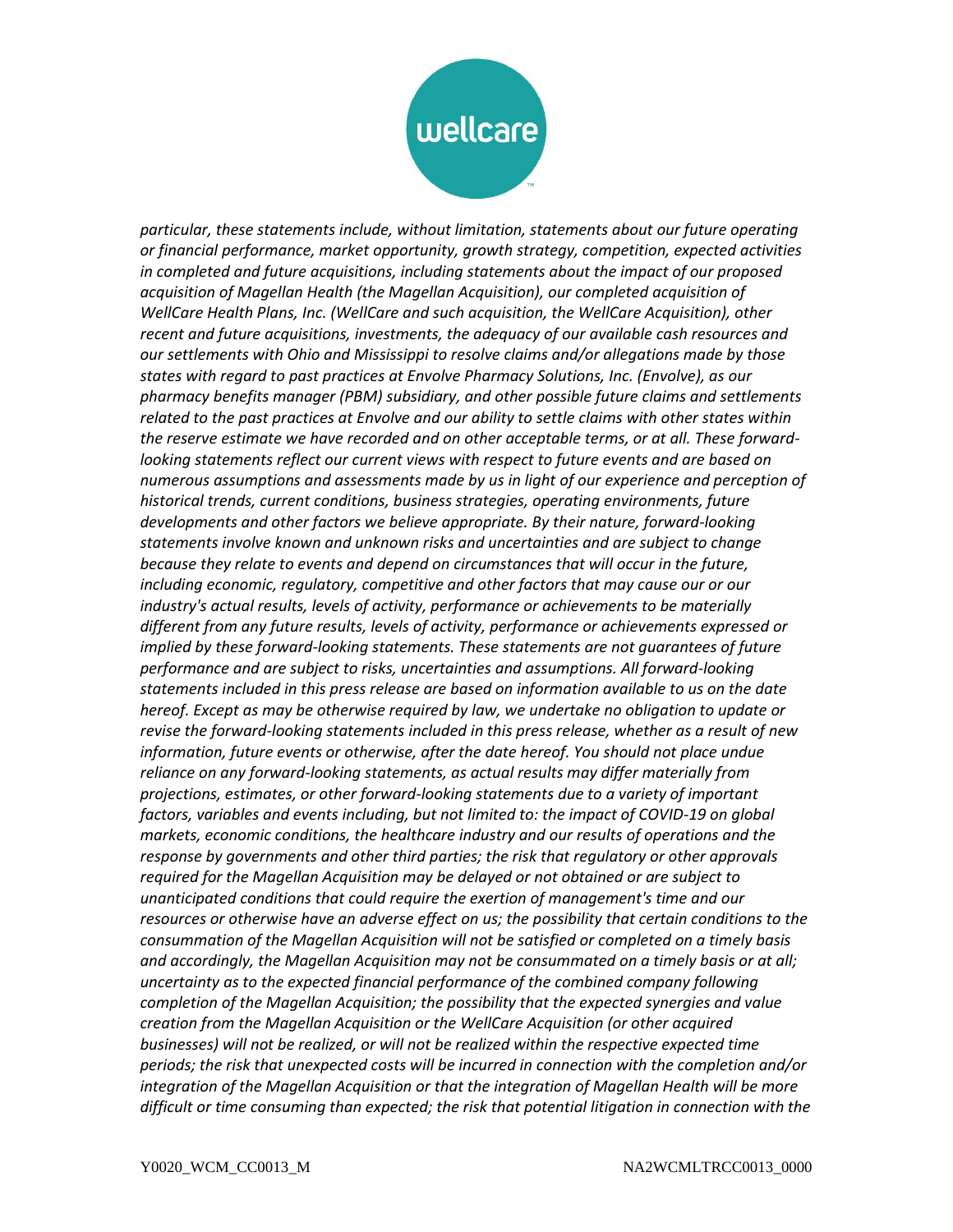

*Magellan Acquisition may affect the timing or occurrence of the Magellan Acquisition or result in significant costs of defense, indemnification and liability; a downgrade of the credit rating of our indebtedness; the inability to retain key personnel; disruption from the announcement, pendency, completion and/or integration of the Magellan Acquisition or from the integration of the WellCare Acquisition, or similar risks from other acquisitions we may announce or complete from time to time, including potential adverse reactions or changes to business relationships with customers, employees, suppliers or regulators, making it more difficult to maintain business and operational relationships; our ability to accurately predict and effectively manage health benefits and other operating expenses and reserves, including fluctuations in medical utilization rates due to the impact of COVID-19; competition; membership and revenue declines or unexpected trends; changes in healthcare practices, new technologies and advances in medicine; increased healthcare costs; changes in economic, political or market conditions; changes in federal or state laws or regulations, including changes with respect to income tax reform or government healthcare programs as well as changes with respect to the Patient Protection and Affordable Care Act and the Health Care and Education Affordability Reconciliation Act (collectively referred to as the ACA) and any regulations enacted thereunder that may result from changing political conditions, the new administration or judicial actions; rate cuts or other payment reductions or delays by governmental payors and other risks and uncertainties affecting our government businesses; our ability to adequately price products; tax matters; disasters or major epidemics; changes in expected contract start dates; provider, state, federal, foreign and other contract changes and timing of regulatory approval of contracts; the expiration, suspension, or termination of our contracts with federal or state governments (including, but not limited to, Medicaid, Medicare, TRICARE or other customers); the difficulty of predicting the timing or outcome of legal or regulatory proceedings or matters, including claims against our PBM business or whether additional claims, reviews or investigations relating to our PBM business will be brought by states, the federal government or shareholder litigants, or government investigations; challenges to our contract awards; cyber-attacks or other privacy or data security incidents; the exertion of management's time and our resources, and other expenses incurred and business changes required in connection with complying with the undertakings in connection with any regulatory, governmental or third party consents or approvals for acquisitions, including the Magellan Acquisition; disruption caused by significant completed and pending acquisitions making it more difficult to maintain business and operational relationships; the risk that unexpected costs will be incurred in connection with the completion and/or integration of acquisition transactions; changes in expected closing dates, estimated purchase price and accretion for acquisitions; the risk that acquired businesses will not be integrated successfully; restrictions and limitations in connection with our indebtedness; our ability to maintain or achieve improvement in the Centers for Medicare and Medicaid Services (CMS) Star ratings and maintain or achieve improvement in other quality scores in each case that can impact revenue and future growth; availability of debt and equity financing, on terms that are favorable to us; inflation; foreign currency fluctuations and risks and uncertainties discussed in the reports that Centene has filed with the Securities and Exchange Commission. This list of important factors is not intended to be exhaustive. We discuss certain of these matters more fully, as well as certain other factors that may affect our business operations, financial condition*